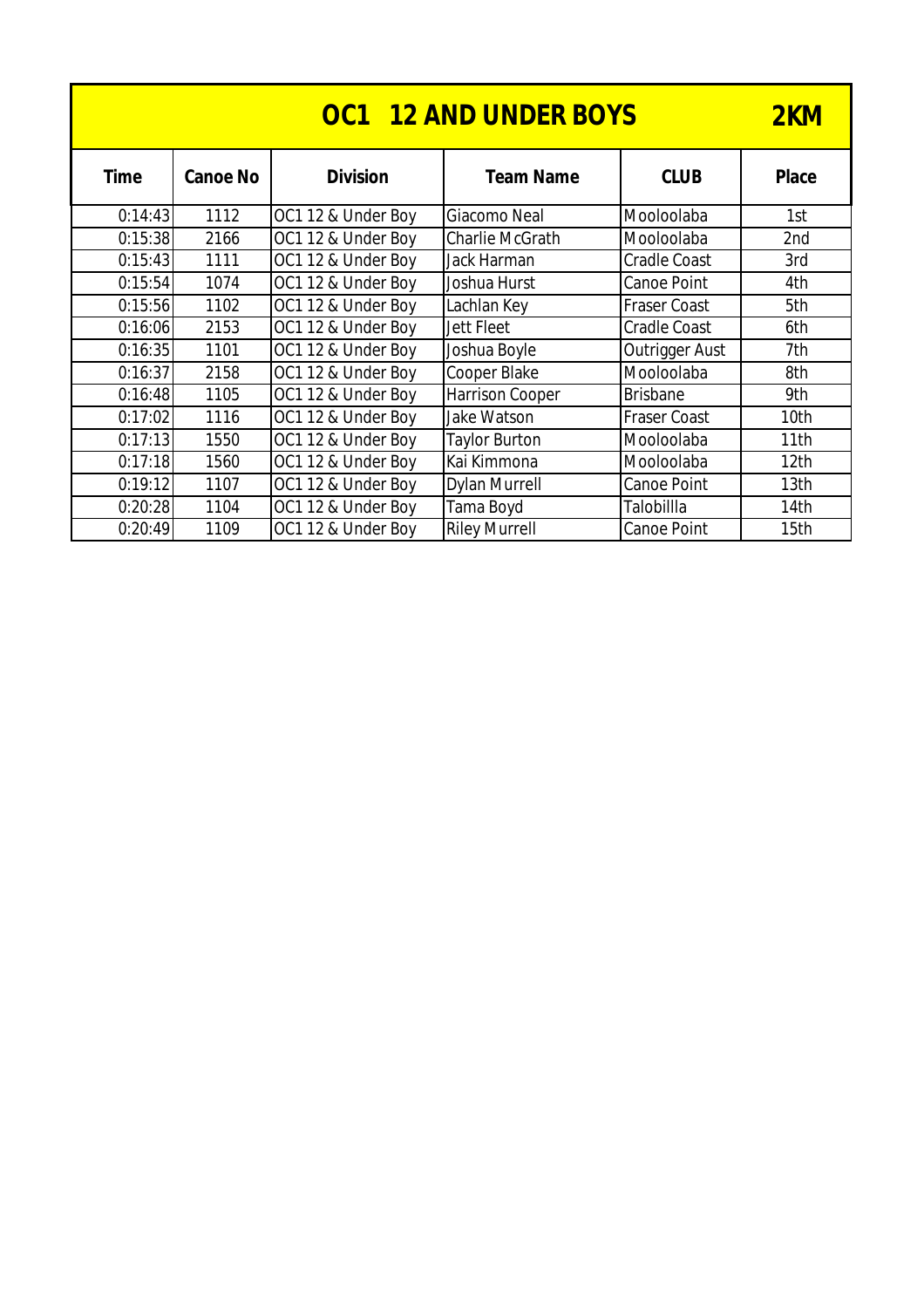| <b>OC1 12 AND UNDER GIRLS</b> |                 |                     |                           |                     |                  |  |
|-------------------------------|-----------------|---------------------|---------------------------|---------------------|------------------|--|
| <b>Time</b>                   | <b>Canoe No</b> | <b>Division</b>     | <b>Team Name</b>          | <b>CLUB</b>         | <b>Place</b>     |  |
| 0:15:20                       | 2157            | OC1 12 & Under Girl | Aurelie Swan              | Mooloolaba          | 1st              |  |
| 0:16:41                       | 1869            | OC1 12 & Under Girl | <b>Ellie-Tiarne Marsh</b> | Outrigger Aust      | 2nd              |  |
| 0:16:45                       | 1106            | OC1 12 & Under Girl | <b>Hollie White</b>       | <b>Cradle Coast</b> | 3rd              |  |
| 0:17:23                       | 1337            | OC1 12 & Under Girl | Ivana Hunter-Misky        | Mooloolaba          | 4th              |  |
| 0:17:32                       | 1114            | OC1 12 & Under Girl | Stella Beckley            | <b>Cradle Coast</b> | 5th              |  |
| 0:17:38                       | 1117            | OC1 12 & Under Girl | Vania Ehrnst              | Outrigger Whitsu    | 6th              |  |
| 0:17:40                       | 1336            | OC1 12 & Under Girl | Sarah Cooper              | <b>Brisbane</b>     | 7th              |  |
| 0:18:28                       | 1118            | OC1 12 & Under Girl | Rosie Boyd                | Talobillla          | 8th              |  |
| 0:18:30                       | 888             | OC1 12 & Under Girl | Kianna Paine              | <b>Cradle Coast</b> | 9th              |  |
| 0:19:03                       | 1103            | OC1 12 & Under Girl | Olivia Harman             | <b>Cradle Coast</b> | 10 <sub>th</sub> |  |
| 0:19:28                       | 1338            | OC1 12 & Under Girl | Kiva Hunter-Misky         | Mooloolaba          | 11th             |  |
| 0:20:52                       | 1108            | OC1 12 & Under Girl | Ashton Joyce              | Outrigger Whitsu    | 12 <sub>th</sub> |  |
| 0:21:47                       | 1110            | OC1 12 & Under Girl | Laura Key                 | <b>Fraser Coast</b> | 13th             |  |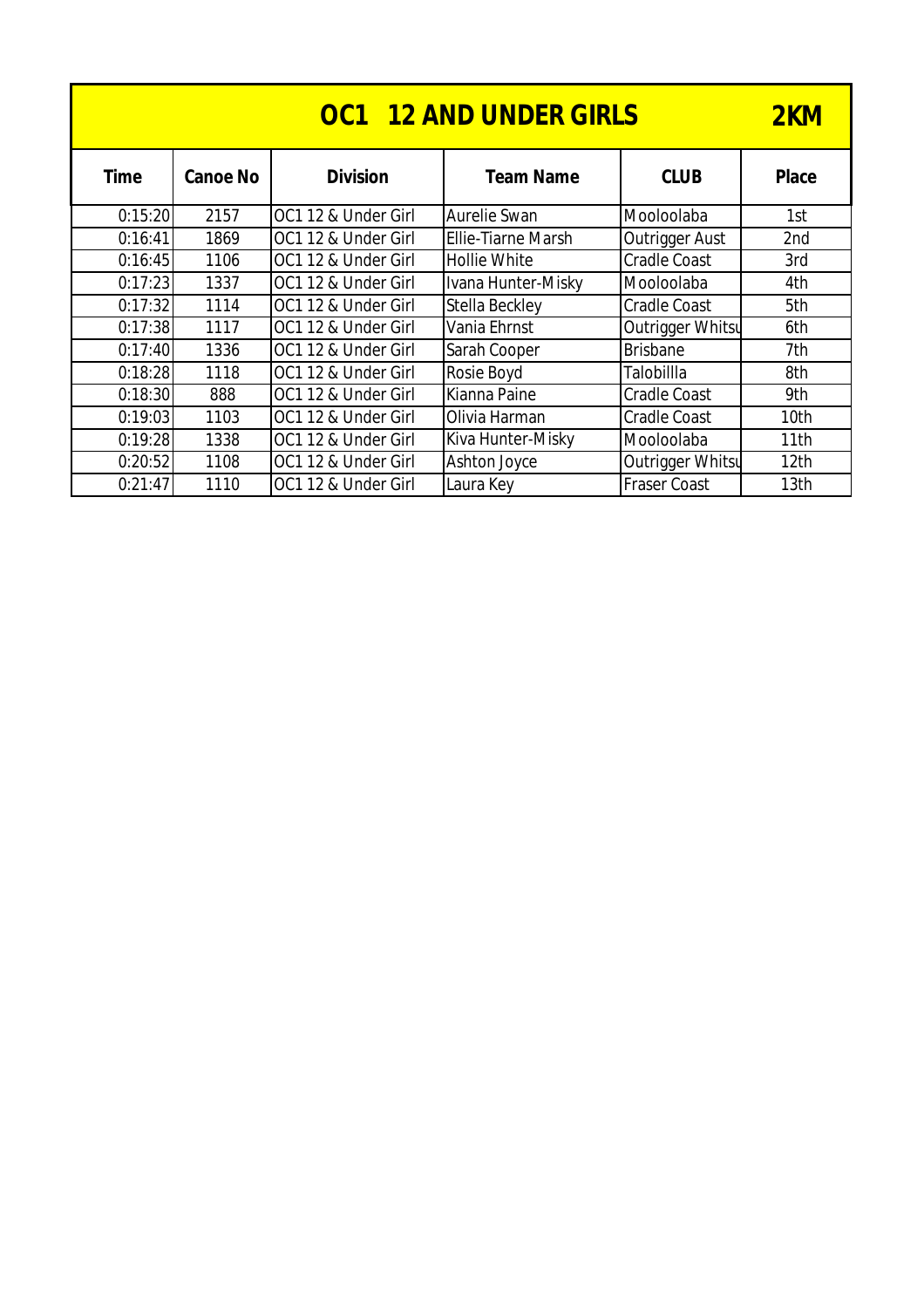|             | <b>OC2 12 AND UNDER MIXED</b> |                 |                                    |                       |               |  |
|-------------|-------------------------------|-----------------|------------------------------------|-----------------------|---------------|--|
| <b>Time</b> | Canoe<br>No                   | <b>Division</b> | <b>Team Name</b>                   | <b>CLUB</b>           | <b>Result</b> |  |
| 13:45       | 1450                          | OC2 12U Mixed   | Aureli Swan/Giacomo Neal           | Mooloolaba            | 1st           |  |
| 14:36       | 1915                          | OC2 12U Mixed   | Nikita Davis/Cooper Blake          | Mooloolaba            | 2nd           |  |
| 14:59       | 2242                          | OC2 12U Mixed   | Charlie Mcgrath/Ivana Hunter Misky | Mooloolaba            | 3rd           |  |
| 15:02       | 1389                          | OC2 12U Mixed   | Joshua Boyle/Ellie Tiarne          | <b>Outrigger Aust</b> | 4th           |  |
| 15:21       | 1540                          | OC2 12U Mixed   | Jack Harman/Hollie White           | <b>Cradle Coast</b>   | 5th           |  |
| 15:23       | 1713                          | OC2 12U Mixed   | Harrison Cooper/Sarah Cooper       | <b>Brisbane</b>       | 6th           |  |
| 15:28       | 1383                          | OC2 12U Mixed   | Lachlan Key/Krystal Roberts        | <b>Fraser Coast</b>   | 7th           |  |
| 16:00       | 1390                          | OC2 12U Mixed   | Olivia Harman/Stella Beckley       | <b>Cradle Coast</b>   | 8th           |  |
| 16:16       | 1380                          | OC2 12U Mixed   | Laura Key/Jake Watson              | <b>Fraser Coast</b>   | 9th           |  |
| 16:19       | 2366                          | OC2 12U Mixed   | Kianna Paine/Jett Fleet            | Cradle Coast          | 10th          |  |
| 16:36       | 2210                          | OC2 12U Mixed   | Taylor Burton/Kiva Hunter Misky    | Mooloolaba            | 11th          |  |
| 16:50       | 1381                          | OC2 12U Mixed   | Rosie Boyd/Tama Boyd               | Talobilla             | 12th          |  |
| 17:02       | 1453                          | OC2 12U Mixed   | Atalya Reid/Kiama Kimmins          | Mooloolaba            | 13th          |  |
| 17:40       | 1384                          | OC2 12U Mixed   | Vania Ehrnst/Ashton Joyce          | Outrigger Whitsunday  | 14th          |  |
| 18:27       | 1732                          | OC2 12U Mixed   | Nikita Hohepa/Jamie Ross           | Mooloolaba            | 15th          |  |
| 19:23       | 1382                          | OC2 12U Mixed   | Felix Skrandies/Tasha Grobler      | <b>Brisbane</b>       | 16th          |  |
|             |                               |                 |                                    |                       |               |  |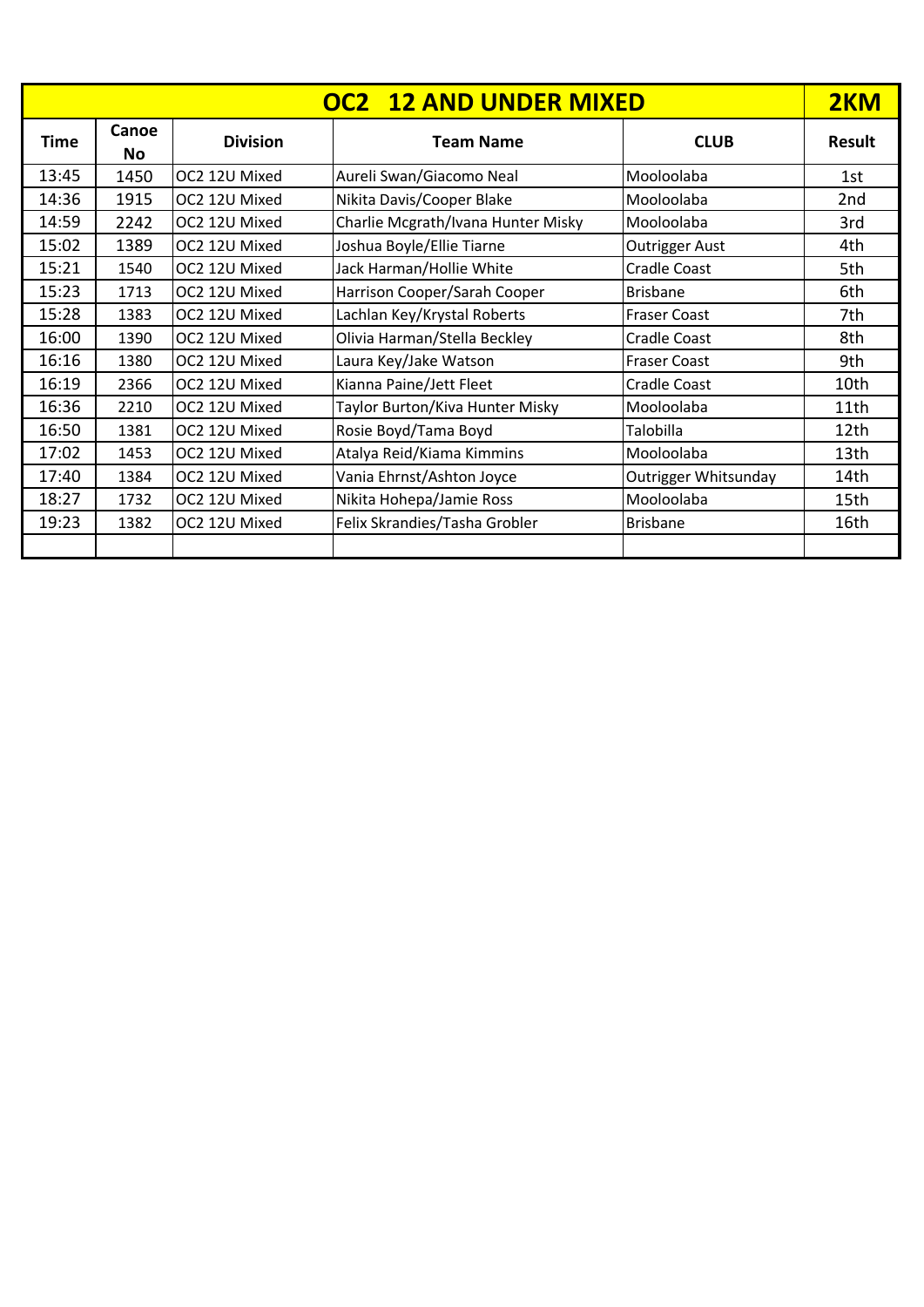| <b>OC1 14 AND UNDER BOYS</b> |                 |                    |                                |                     |                  |
|------------------------------|-----------------|--------------------|--------------------------------|---------------------|------------------|
| <b>Time</b>                  | <b>Canoe No</b> | <b>Division</b>    | <b>Team Name</b>               | <b>CLUB</b>         | <b>Result</b>    |
| 0:26:08                      | 2157            | OC1 14 & Under Boy | Ky Webb                        | Mooloolaba          | 1st              |
| 0:26:45                      | 1116            | OC1 14 & Under Boy | Cameron Bartlett               | <b>Cradle Coast</b> | 2 <sub>nd</sub>  |
| 0:26:50                      | 1550            | OC1 14 & Under Boy | <b>Oliver Massey</b>           | Mooloolaba          | 3rd              |
| 0:26:56                      | 1111            | OC1 14 & Under Boy | Dominie Zhu                    | <b>Fraser Coast</b> | 4th              |
| 0:27:29                      | 1109            | OC1 14 & Under Boy | Kane Rainsford                 | Malanuka            | 5th              |
| 0:27:40                      | 1107            | OC1 14 & Under Boy | <b>Tom Rainsford</b>           | Malanuka            | 6th              |
| 0:28:43                      | 2158            | OC1 14 & Under Boy | Kyle Shepherd                  | Mooloolaba          | 7th              |
| 0:29:17                      | 2166            | OC1 14 & Under Boy | Eli Reeder                     | Mooloolaba          | 8th              |
| 0:29:57                      | 607             | OC1 14 & Under Boy | <b>Miharo Puata-Sutherland</b> | <b>Canoe Point</b>  | 9th              |
| 0:29:59                      | 1108            | OC1 14 & Under Boy | Alexander Kutschkin            | <b>Brisbane</b>     | 10th             |
| 0:31:29                      | 1103            | OC1 14 & Under Boy | Jamie O'Connell                | <b>Fraser Coast</b> | 11th             |
| 0:32:15                      | 1338            | OC1 14 & Under Boy | <b>Brandon Willmott</b>        | Mooloolaba          | 12th             |
| 0:32:21                      | 1105            | OC1 14 & Under Boy | Lawrence Beckley               | Cradle Coast        | 13 <sub>th</sub> |
| 0:33:05                      | 888             | OC1 14 & Under Boy | Hayden White                   | Cradle Coast        | 14th             |
| 0:33:17                      | 1110            | OC1 14 & Under Boy | Kyle Hutchinson                | <b>Cradle Coast</b> | 15 <sub>th</sub> |
| 0:33:43                      | 1117            | OC1 14 & Under Boy | Mitchell Murrell               | Canoe Point         | 16th             |
| 0:34:06                      | 1112            | OC1 14 & Under Boy | Creedence Watson-Feilo         | Talobilla           | 17 <sub>th</sub> |
| 0:36:21                      | 1560            | OC1 14 & Under Boy | <b>Tyler McGrath</b>           | Mooloolaba          | 18th             |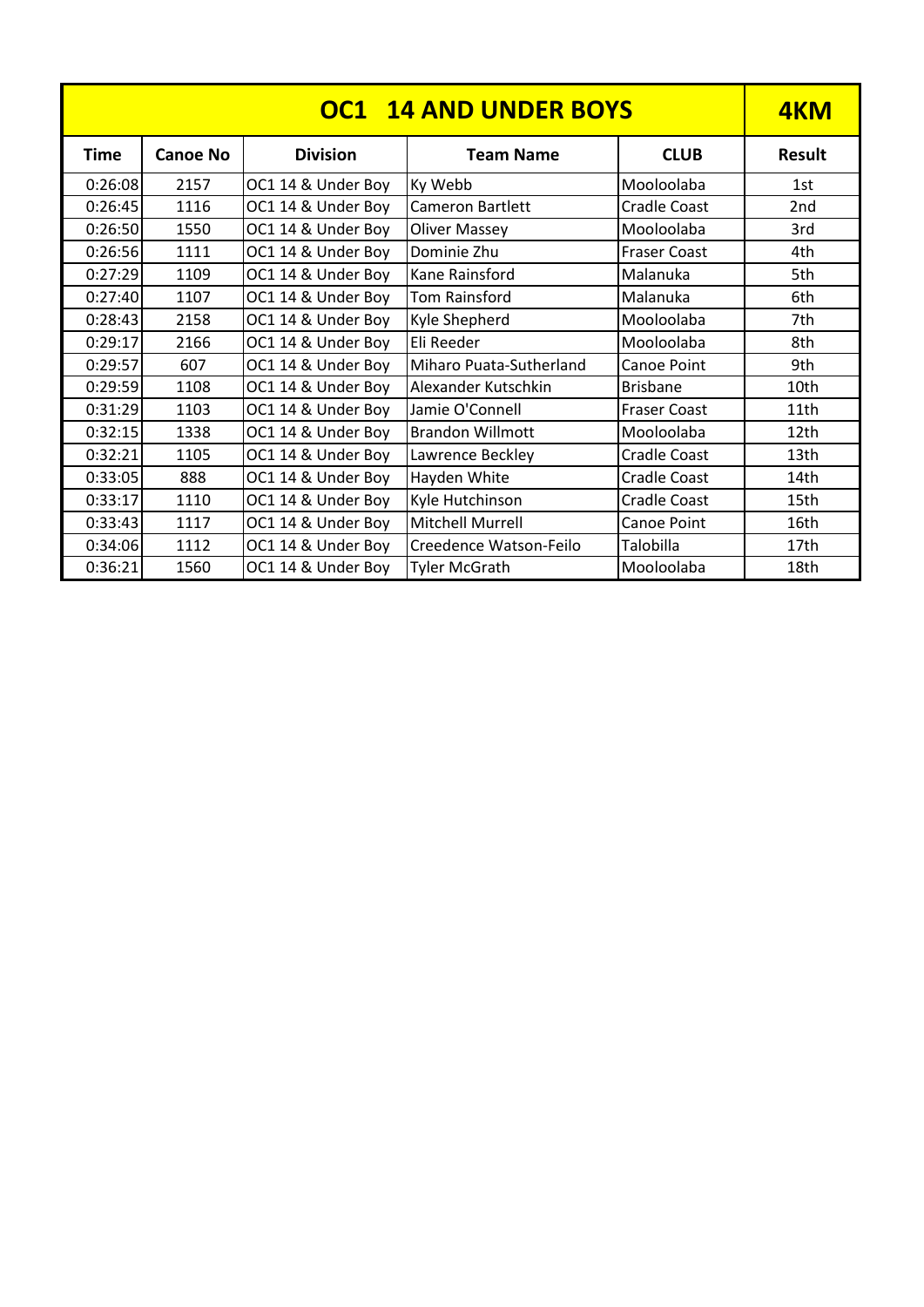| <b>OC1 14 AND UNDER GIRLS</b> |                 |                     |                        |                          |               |
|-------------------------------|-----------------|---------------------|------------------------|--------------------------|---------------|
| <b>Time</b>                   | <b>Canoe No</b> | <b>Division</b>     | <b>Team Name</b>       | <b>CLUB</b>              | <b>Result</b> |
| 0:28:01                       | 2039            | OC1 14 & Under Girl | Lily Mitchell          | Canoe Point              | 1st           |
| 0:28:12                       | 399             | OC1 14 & Under Girl | Deaana Kingi           | Canoe Point              | 2nd           |
| 0:28:49                       | 1074            | OC1 14 & Under Girl | Erin Hurst             | Canoe Point              | 3rd           |
| 0:29:53                       | 2153            | OC1 14 & Under Girl | Georgia Sapiano        | <b>Cradle Coast</b>      | 4th           |
| 0:30:02                       | 1869            | OC1 14 & Under Girl | Emma Walker            | <b>Outrigger Aust</b>    | 5th           |
| 0:30:07                       | 429             | OC1 14 & Under Girl | <b>Ainsley Roberts</b> | Mooloolaba               | 6th           |
| 0:30:47                       | 1114            | OC1 14 & Under Girl | <b>Brooke Draper</b>   | <b>Outrigger Whitsur</b> | 7th           |
| 0:30:49                       | 2015            | OC1 14 & Under Girl | Katie Emmert           | Rockhampton              | 8th           |
| 0:32:59                       | 1101            | OC1 14 & Under Girl | Ella Revell            | Cradle Coast             | 9th           |
| 0:33:34                       | 2008            | OC1 14 & Under Girl | <b>Emily Barsby</b>    | Rockhampton              | 10th          |
| 0:34:22                       | 1106            | OC1 14 & Under Girl | <b>Emily Wallis</b>    | <b>Fraser Coast</b>      | 11th          |
| 0:34:30                       | 1336            | OC1 14 & Under Girl | Alexandria Skrandies   | <b>Brisbane</b>          | 12th          |
| 0:34:31                       | 1102            | OC1 14 & Under Girl | Alexandra Muecke       | <b>Moreton Bay</b>       | 13th          |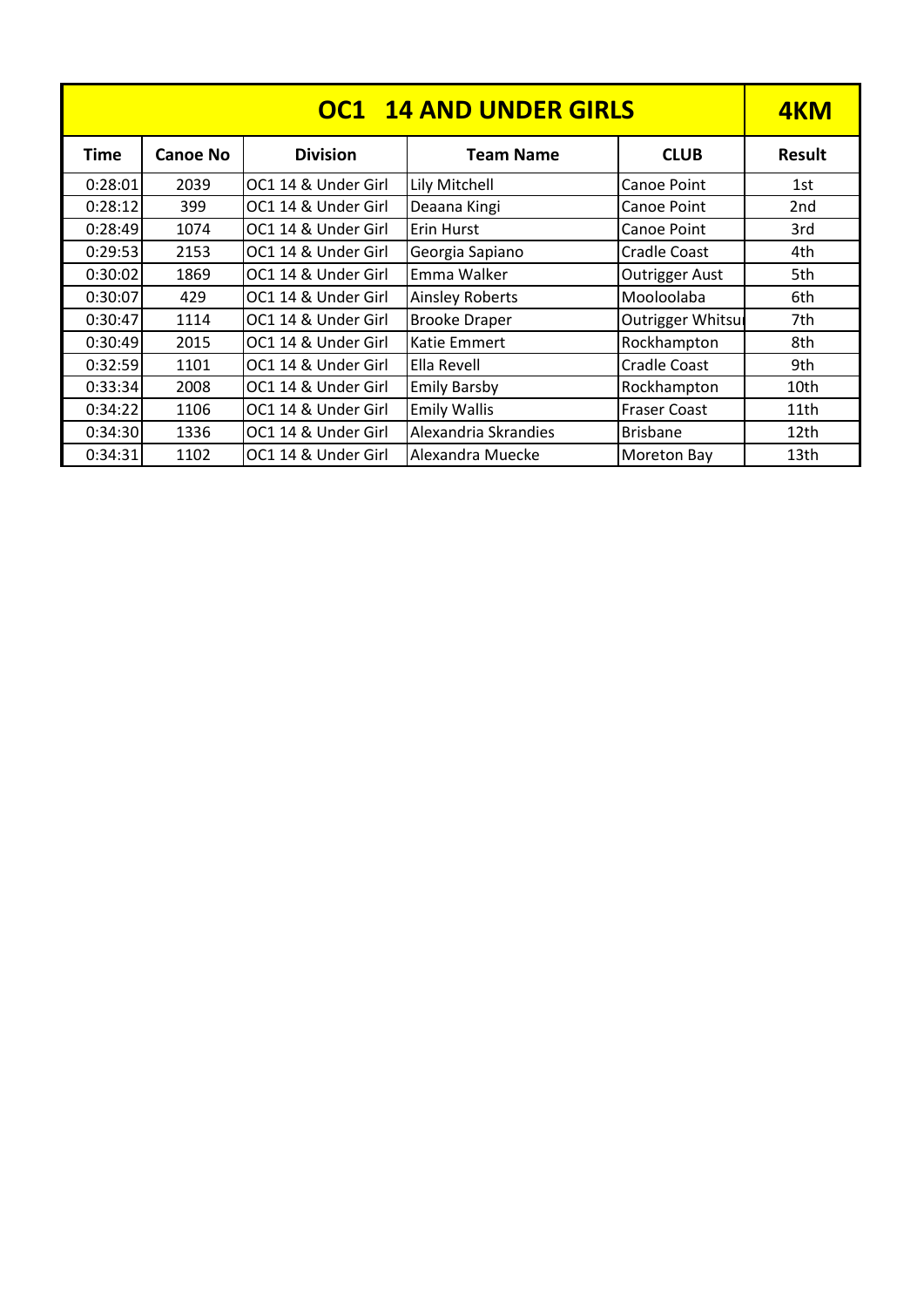|             |                    |                    | <b>OC2 14 AND UNDER MIXED</b>       |                      | 4KM                         |
|-------------|--------------------|--------------------|-------------------------------------|----------------------|-----------------------------|
| <b>Time</b> | Canoe<br><b>No</b> | <b>Division</b>    | <b>Team Name</b>                    | <b>CLUB</b>          | Sign in<br><b>Confirmed</b> |
| 24:08       | 2210               | OC2 14 & Under Mix | Ky Web/Ainsley Roberts              | Mooloolaba           | 1st                         |
| 24:31       | 1384               | OC2 14 & Under Mix | Kane Rainsford/Katie Emmert         | Malanuka             | 2 <sub>nd</sub>             |
| 24:59       | 1602               | OC2 14 & Under Mix | Lily Mitchell/Deaana Kingi          | Canoe Point          | 3rd                         |
| 25:09       | 1380               | OC2 14 & Under Mix | Dominic Zhu/Emmily Wallis           | Fraser Coast         | 4th                         |
| 25:17       | 1390               | OC2 14 & Under Mix | Cameron Bartlett/Ella Revell        | <b>Cradle Coast</b>  | 5th                         |
| 25:21       | 2242               | OC2 14 & Under Mix | <b>Brooke Draper/Oliver Massey</b>  | Outrigger Whitsunday | 6th                         |
| 25:41       | 1915               | OC2 14 & Under Mix | Kyle Shepherd/Alexandra Muecke      | Mooloolaba           | 7th                         |
| 26:05       | 1381               | OC2 14 & Under Mix | Tom Rainsford/Emily Barsby          | Malanuka             | 8th                         |
| 27:15       | 1453               | OC2 14 & Under Mix | Eli Reeder/Molly Blake              | Mooloolaba           | 9th                         |
| 27:27       | 1382               | OC2 14 & Under Mix | Erin Hurst/Miharo Puata-Sutherland  | Canoe Point          | 10th                        |
| 27:36       | 1732               | OC2 14 & Under Mix | Tyler McGrath/Emma Walker           | Outrigger Aust       | 11th                        |
| 27:55       | 1713               | OC2 14 & Under Mix | Alexandria Skrandies/Alex Kutschkin | <b>Brisbane</b>      | 12 <sub>th</sub>            |
| 28:41       | 1450               | OC2 14 & Under Mix | Brandon Willmott/Ellen Massey       | Mooloolaba           | 13th                        |
| 29:43       | 1383               | OC2 14 & Under Mix | Charlotte Boyde/Jamie O'Connell     | <b>Fraser Coast</b>  | 14th                        |
| 29:55       | 1379               | OC2 14 & Under Mix | Hayden White/Stella Beckley         | Cradle Coast         | 15th                        |
| 30:41       | 2366               | OC2 14 & Under Mix | Georgia Sapiano/Kyle Hutchinson     | <b>Cradle Coast</b>  | 16th                        |
| 31:35       | 1540               | OC2 14 & Under Mix | Hollie White/Lawrence Beckley       | Cradle Coast         | 17 <sub>th</sub>            |
| 33:53       | 1389               | OC2 14 & Under Mix | Rosie Boyd/Creedence Watson         | Talobilla            | 18th                        |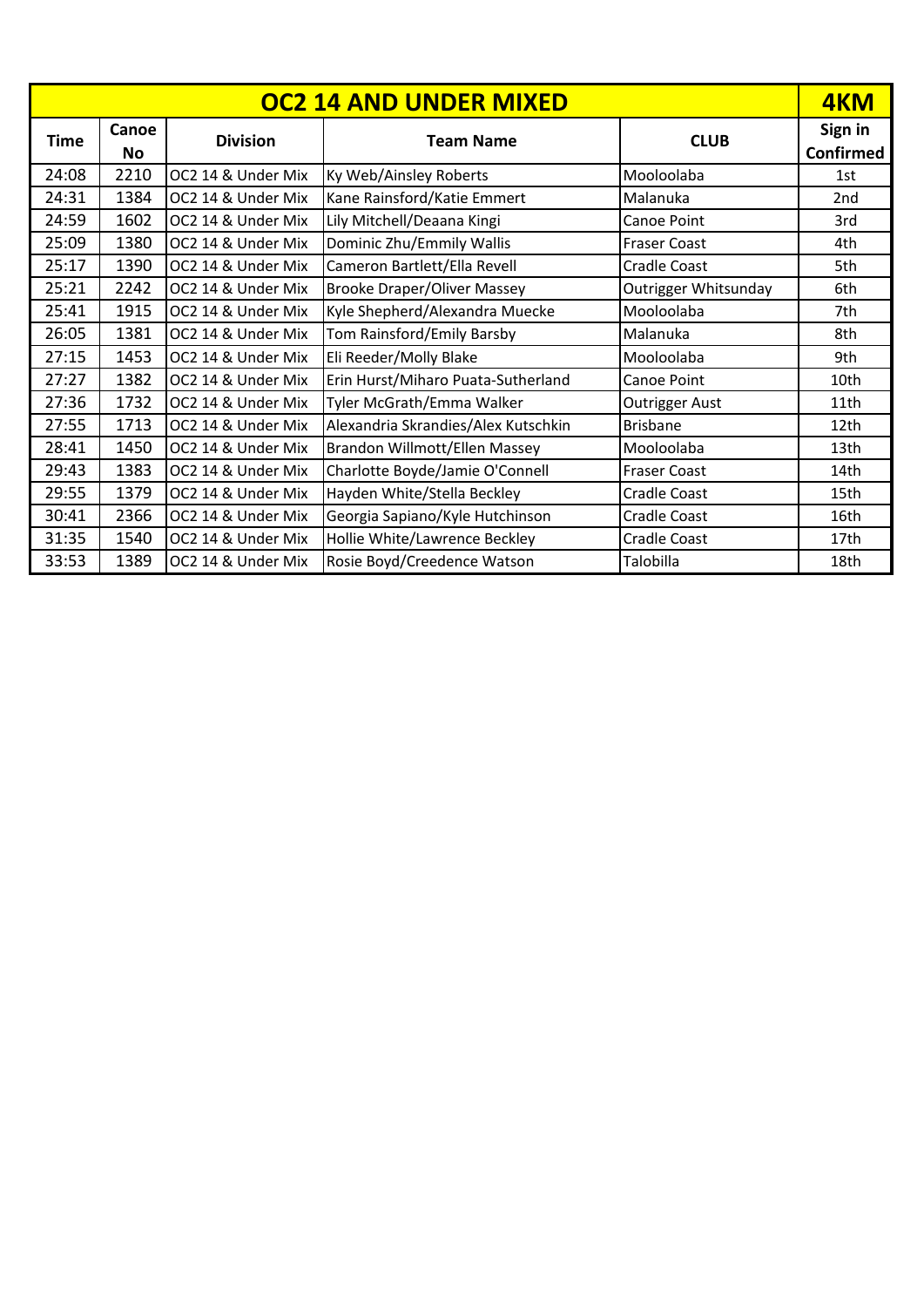|             | 6KM             |                    |                        |                     |                  |
|-------------|-----------------|--------------------|------------------------|---------------------|------------------|
| <b>Time</b> | <b>Canoe No</b> | <b>Division</b>    | <b>Team Name</b>       | <b>CLUB</b>         | <b>Result</b>    |
| 0:32:43     | 1338            | OC1 16 & Under Boy | Joshua Jones-Rew       | Mooloolaba          | 1st              |
| 0:33:26     | 2166            | OC1 16 & Under Boy | <b>Harry McGrath</b>   | Mooloolaba          | 2nd              |
| 0:33:44     | 2158            | OC1 16 & Under Boy | Matthew Wickham        | Mooloolaba          | 3rd              |
| 0:34:13     | 1105            | OC1 16 & Under Boy | Thomas Key             | <b>Fraser Coast</b> | 4th              |
| 0:35:23     | 2157            | OC1 16 & Under Boy | Ky Webb                | Mooloolaba          | 5th              |
| 0:35:26     | 1114            | OC1 16 & Under Boy | James Killer           | <b>Fraser Coast</b> | 6th              |
| 0:35:35     | 1117            | OC1 16 & Under Boy | Lewis Revell           | <b>Cradle Coast</b> | 7th              |
| 0:36:19     | 1074            | OC1 16 & Under Boy | Mitchell Hurst         | Canoe Point         | 8th              |
| 0:36:48     | 1550            | OC1 16 & Under Boy | <b>Oliver Massey</b>   | Mooloolaba          | 9th              |
| 0:36:57     | 1102            | OC1 16 & Under Boy | <b>William Mulcahy</b> | <b>Cradle Coast</b> | 10th             |
| 0:38:11     | 429             | OC1 16 & Under Boy | Kyle Shepherd          | Mooloolaba          | 11th             |
| 0:39:13     | 1112            | OC1 16 & Under Boy | Suede Watson-Feilo     | Talobilla           | 12 <sub>th</sub> |
| 0:40:48     | 1108            | OC1 16 & Under Boy | James Wickham          | <b>Fraser Coast</b> | 13 <sub>th</sub> |
| <b>DNS</b>  | <b>DNS</b>      | OC1 16 & Under Boy | Alexander Farbotko     | Canoe Point         | <b>DNS</b>       |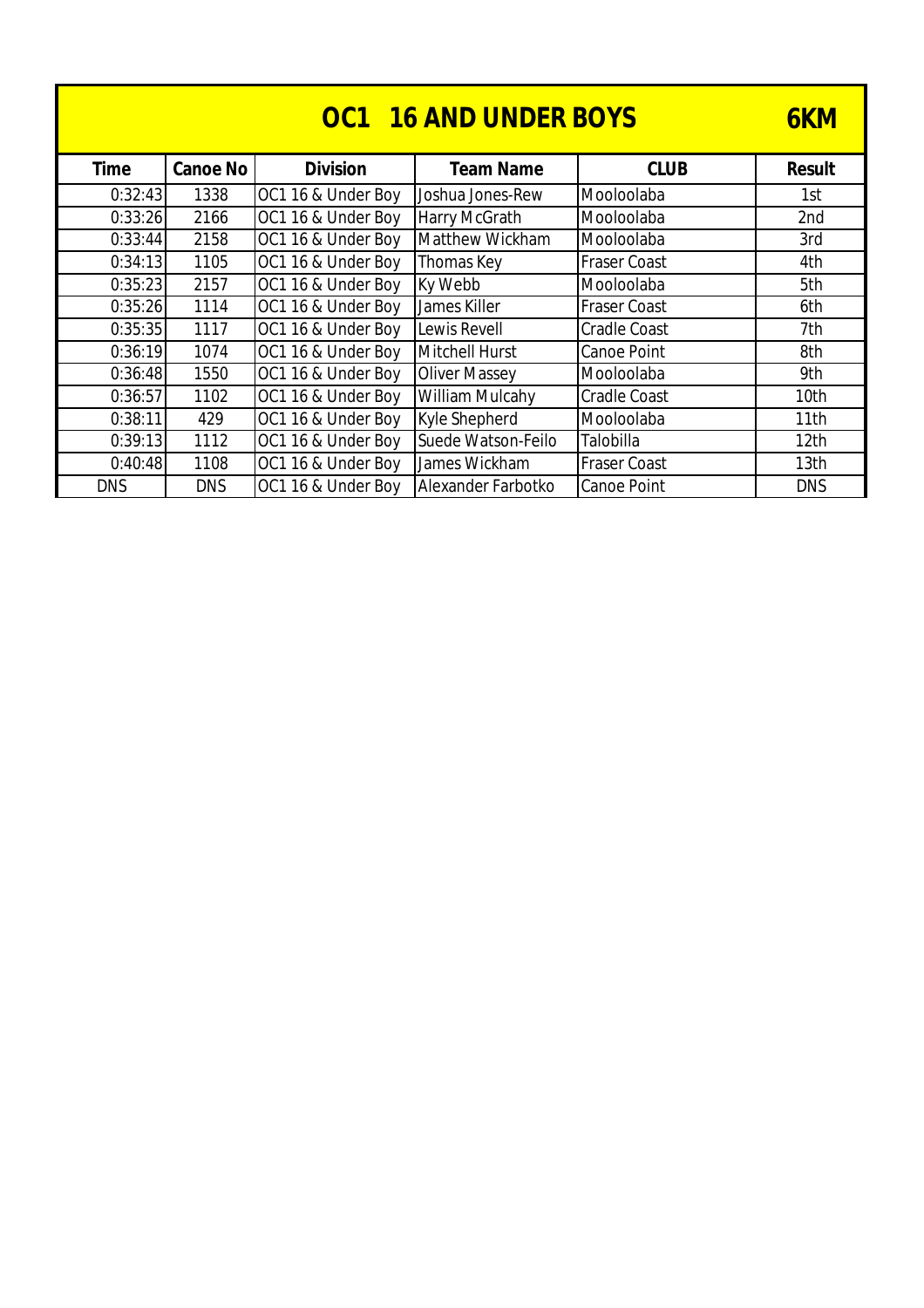| <b>OC1 16 AND UNDER GIRLS</b> |                 |                     |                         |                        |                  |  |
|-------------------------------|-----------------|---------------------|-------------------------|------------------------|------------------|--|
| <b>Time</b>                   | <b>Canoe No</b> | <b>Division</b>     | <b>Team Name</b>        | <b>CLUB</b>            | <b>Result</b>    |  |
| 0:36:22                       | 1456            | OC1 16 & Under Girl | <b>Grace Riley</b>      | <b>Burrum District</b> | 1st              |  |
| 0:36:52                       | 1118            | OC1 16 & Under Girl | Jasmine Munday          | <b>Cradle Coast</b>    | 2nd              |  |
| 0:36:58                       | 1461            | OC1 16 & Under Girl | Courtney Joyce          | Outrigger Whitsunday   | 3rd              |  |
| 0:37:30                       | 1560            | OC1 16 & Under Girl | <b>Storm Pare</b>       | Mooloolaba             | 4th              |  |
| 0:37:38                       | 1106            | OC1 16 & Under Girl | Mia Hikuwai             | <b>Fraser Coast</b>    | 5th              |  |
| 0:38:15                       | 1101            | OC1 16 & Under Girl | Mereana Patara          | <b>Fraser Coast</b>    | 6th              |  |
| 0:38:40                       | 1336            | OC1 16 & Under Girl | <b>Tullie Lauritzen</b> | Mooloolaba             | 7th              |  |
| 0:38:57                       | 888             | OC1 16 & Under Girl | EbonyAndersen           | <b>Fraser Coast</b>    | 8th              |  |
| 0:39:08                       | 1869            | OC1 16 & Under Girl | Olivia Walker           | Outrigger Aust         | 9th              |  |
| 0:39:42                       | 1110            | OC1 16 & Under Girl | Shania Paine            | <b>Cradle Coast</b>    | 10th             |  |
| 0:39:47                       | 2008            | OC1 16 & Under Girl | Melinda Barsby          | Rockhampton            | 11th             |  |
| 0:40:39                       | 1556            | OC1 16 & Under Girl | Kate Hatchman           | <b>Brisbane</b>        | 12 <sub>th</sub> |  |
| 0:40:59                       | 1337            | OC1 16 & Under Girl | Ellie Josephs           | <b>BRD</b>             | 13th             |  |
| 0:43:09                       | 2023            | OC1 16 & Under Girl | Aoife Moller            | Canoe Point            | 14th             |  |
| 0:43:49                       | 2153            | OC1 16 & Under Girl | Kirra Fleet             | <b>Cradle Coast</b>    | 15th             |  |
| 0:43:53                       | 1116            | OC1 16 & Under Girl | Shellbie Hutchinson     | Cradle Coast           | 16th             |  |
| 0:44:00                       | 1111            | OC1 16 & Under Girl | Sarah Gormley           | <b>Fraser Coast</b>    | 17th             |  |
| <b>DNS</b>                    | <b>DNS</b>      | OC1 16 & Under Girl | Natasha Sapiona         | <b>Cradle Coast</b>    | <b>DNS</b>       |  |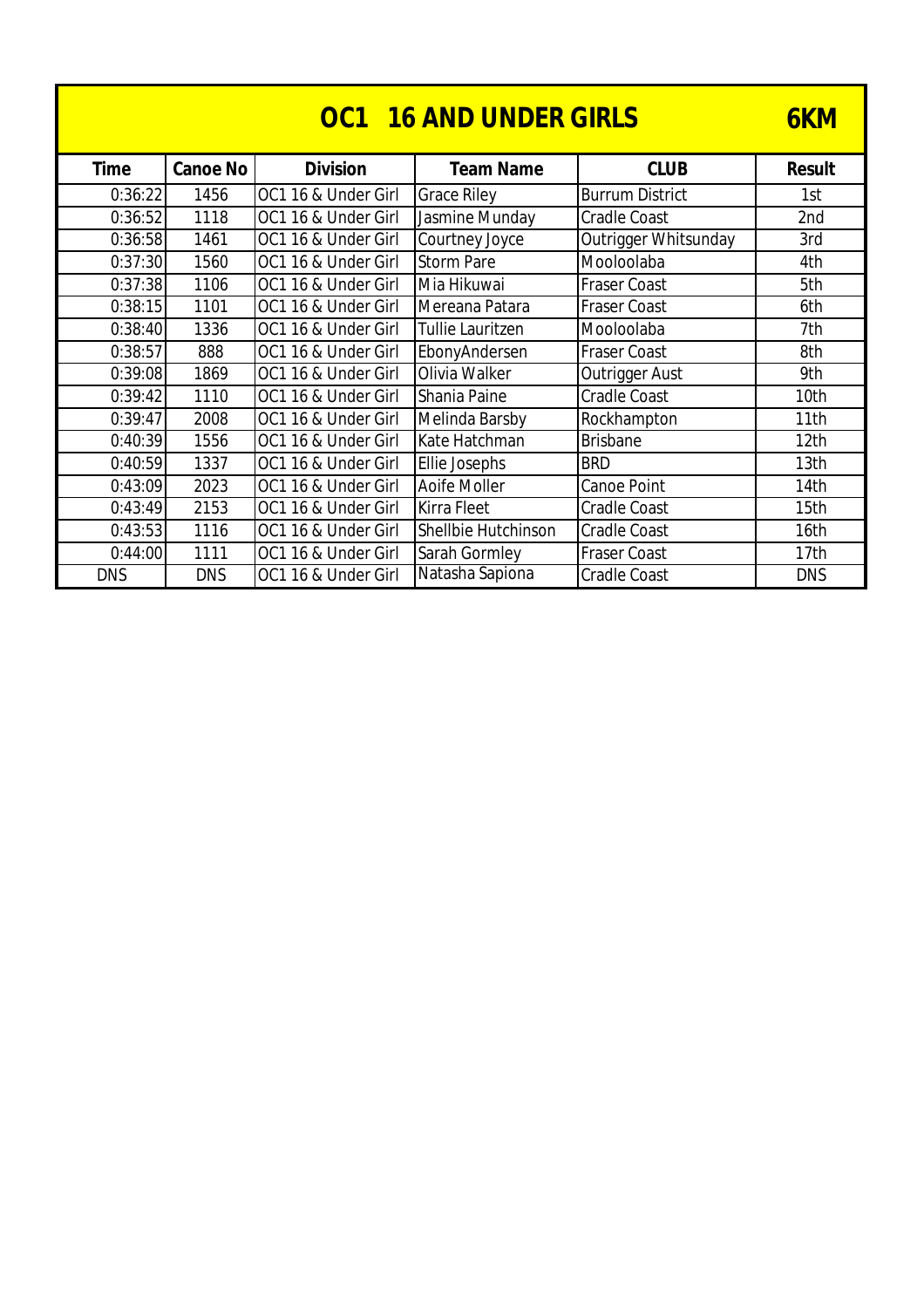| <b>OC2</b> 16 and Under Mixed |                          |                 |                                  |                       |                 |
|-------------------------------|--------------------------|-----------------|----------------------------------|-----------------------|-----------------|
| <b>Time</b>                   | <b>Canoe No</b>          | <b>Division</b> | <b>Team Name</b>                 | <b>CLUB</b>           | <b>Results</b>  |
| 31:59                         | 1450                     | OC2 16U Mixed   | Storm Pare/Joshua Jones-Rew      | Mooloolaba            | 1st             |
| 32:24                         | 2242                     | OC2 16U Mixed   | Tullie Lauritzen/Harry McGrath   | Mooloolaba            | 2 <sub>nd</sub> |
| 32:46                         | 1383                     | OC2 16U Mixed   | Mereana Patara/James Killer      | <b>Fraser Coast</b>   | 3rd             |
| 32:51                         | 1380                     | OC2 16U Mixed   | Mia Hikuwai/Thomas Key           | <b>Fraser Coast</b>   | 4th             |
| 33:20                         | 2210                     | OC2 16U Mixed   | Ellie Josephs/Matthew Wickham    | Mooloolaba/BRD        | 5th             |
| 33:36                         | 1732                     | OC2 16U Mixed   | Shania Paine/Lewis Revelle       | Cradle Coast          | 6th             |
| 34:00                         | 1915                     | OC2 16U Mixed   | Wil Mulchay/Jasmine Munday       | Cradle Coast          | 7th             |
| 36:05                         | 1381                     | OC2 16U Mixed   | Melinda Barsby/Mitchell Hurst    | Canoe Point           | 8th             |
| 36:58                         | 1382                     | OC2 16U Mixed   | Emma Walker/Suede Watson-Feilo   | Outrigger/Talobilla   | 9th             |
| 37:29                         | 1390                     | OC2 16U Mixed   | Olivia Walker/Yemi Ehrnst        | <b>Outrigger Aust</b> | 10th            |
| 37:39                         | 1379                     | OC2 16U Mixed   | Kate Hatchman/Timoti Patu        | <b>Brisbane</b>       | 11th            |
| 38:42                         | 1453                     | OC2 16U Mixed   | Shellbie Hutchinson/Cam Bartlett | Cradle Coast          | 12th            |
| 40:28                         | 1384                     | OC2 16U Mixed   | Sarah Gormley/Amy Easton         | <b>Fraser Coast</b>   | 13th            |
| 41:36                         | 1540                     | OC2 16U Mixed   | Judith Scahill/Gemini Pope       | Moreton Bay           | 14th            |
| <b>DNF</b>                    | 1389                     | OC2 16U Mixed   | Ebony Andersen/James Wickham     | <b>Fraser Coast</b>   | 15th            |
| <b>DNS</b>                    | $\overline{\phantom{a}}$ | OC2 16U Mixed   | Alexander Farboke/Aoifa Moller   | Canoe Point           | <b>DNS</b>      |
| <b>DNS</b>                    | $\overline{\phantom{a}}$ | OC2 16U Mixed   | Kirra Fleet/Natasha Sapiona      | Cradle Coast          | <b>DNS</b>      |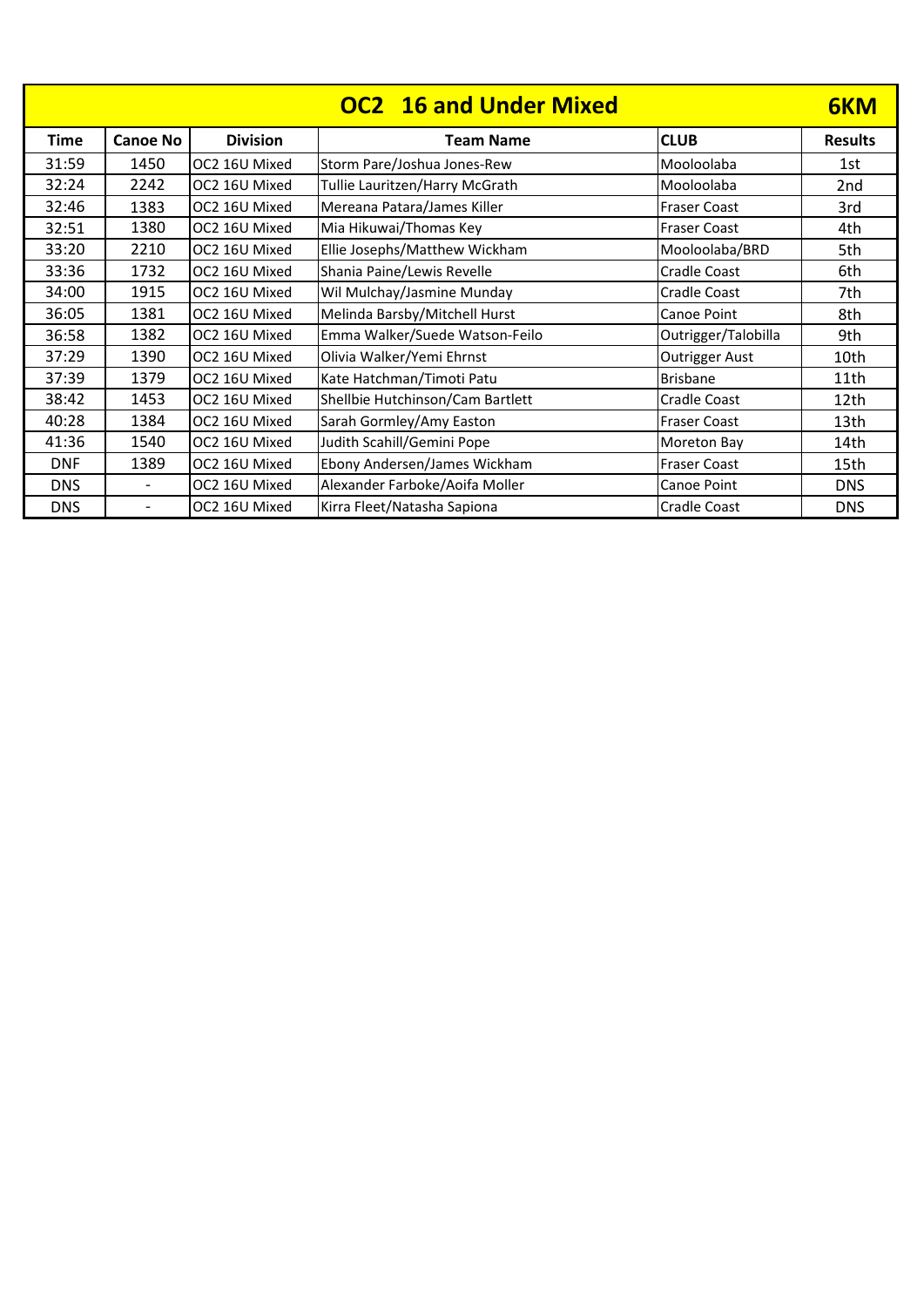| <b>OC1 19 AND UNDER BOYS</b> |                 |                    |                      |                      |                 |
|------------------------------|-----------------|--------------------|----------------------|----------------------|-----------------|
| <b>Time</b>                  | <b>Canoe No</b> | <b>Division</b>    | <b>Team Name</b>     | <b>CLUB</b>          | <b>Results</b>  |
| 1:01:15                      | 1560            | OC1 19 & Under Boy | Andre Tutuka-George  | Mooloolaba           | 1st             |
| 1:03:00                      | 2153            | OC1 19 & Under Boy | Zack Cobbing         | <b>Cradle Coast</b>  | 2 <sub>nd</sub> |
| 1:03:03                      | 1105            | OC1 19 & Under Boy | Te Otimi Patara      | <b>Fraser Coast</b>  | 3rd             |
| 1:03:05                      | 2158            | OC1 19 & Under Boy | <b>Matt Nottage</b>  | Mooloolaba           | 4th             |
| 1:08:54                      | 1337            | OC1 19 & Under Boy | <b>Tyson Joyce</b>   | Outrigger Whitsunday | 5th             |
| 1:14:39                      | 1106            | OC1 19 & Under Boy | Patrick Keys         | Magnetic Isl         | 6th             |
| 1:19:17                      | 2015            | OC1 19 & Under Boy | Zannon Cohen         | <b>Cradle Coast</b>  | 7th             |
| 1:23:15                      | 1074            | OC1 19 & Under Boy | <b>Brayden Smith</b> | <b>Cradle Coast</b>  | 8th             |
| <b>DNF</b>                   | 888             | OC1 19 & Under Boy | Aiden Easton         | <b>Fraser Coast</b>  | <b>DNF</b>      |
| <b>DNS</b>                   | <b>DNS</b>      | OC1 19 & Under Boy | <b>Ryan Fredriks</b> | Bayside              | <b>DNS</b>      |
| <b>DNS</b>                   | <b>DNS</b>      | OC1 19 & Under Boy | Joshua Jones-Rew     | Mooloolaba           | <b>DNS</b>      |
| <b>DNS</b>                   | <b>DNS</b>      | OC1 19 & Under Boy | Matthew Wickham      | Mooloolaba           | <b>DNS</b>      |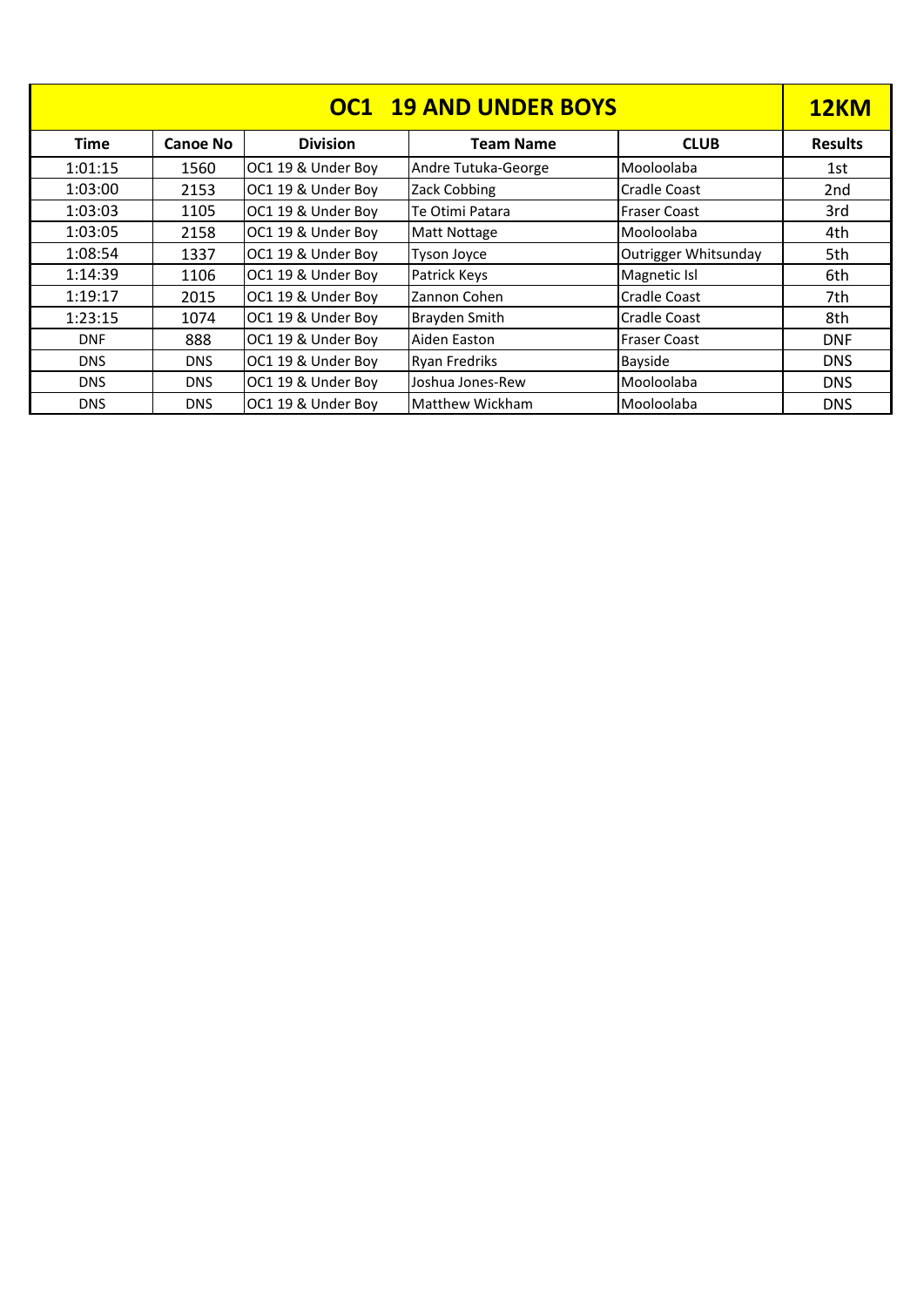| <b>OC1 19 AND UNDER GIRLS</b> |                 |                     |                         |                     |                |
|-------------------------------|-----------------|---------------------|-------------------------|---------------------|----------------|
| <b>Time</b>                   | <b>Canoe No</b> | <b>Division</b>     | <b>Team Name</b>        | <b>CLUB</b>         | <b>Results</b> |
| 1:11:32                       | 2159            | OC1 19 & Under Girl | Rebecca Rasmussen       | Mooloolaba          | 1st            |
| 1:15:45.47                    | 2166            | OC1 19 & Under Girl | Teaicia Adams           | Mooloolaba          | 2nd            |
| 1:15:45.90                    | 2008            | OC1 19 & Under Girl | <b>Emily Probert</b>    | <b>Cradle Coast</b> | 3rd            |
| 1:16:02                       | 1336            | OC1 19 & Under Girl | <b>Maddison Cooper</b>  | Mooloolaba          | 4th            |
| 1:19.57                       | 1556            | OC1 19 & Under Girl | Claire Withrington      | Mooloolaba          | 5th            |
| 1:23:26                       | 2157            | OC1 19 & Under Girl | Emmily Piancatelli      | Mooloolaba          | 6th            |
| 1:23:33                       | 429             | OC1 19 & Under Girl | Jessica Gowland         | Mooloolaba          | 7th            |
| 1:32:17                       | 1101            | OC1 19 & Under Girl | <b>Madison Clifford</b> | Magnetic Isl        | 8th            |
| <b>DNS</b>                    | <b>DNS</b>      | OC1 19 & Under Girl | <b>Storm Pare</b>       | Mooloolaba          | <b>DNS</b>     |